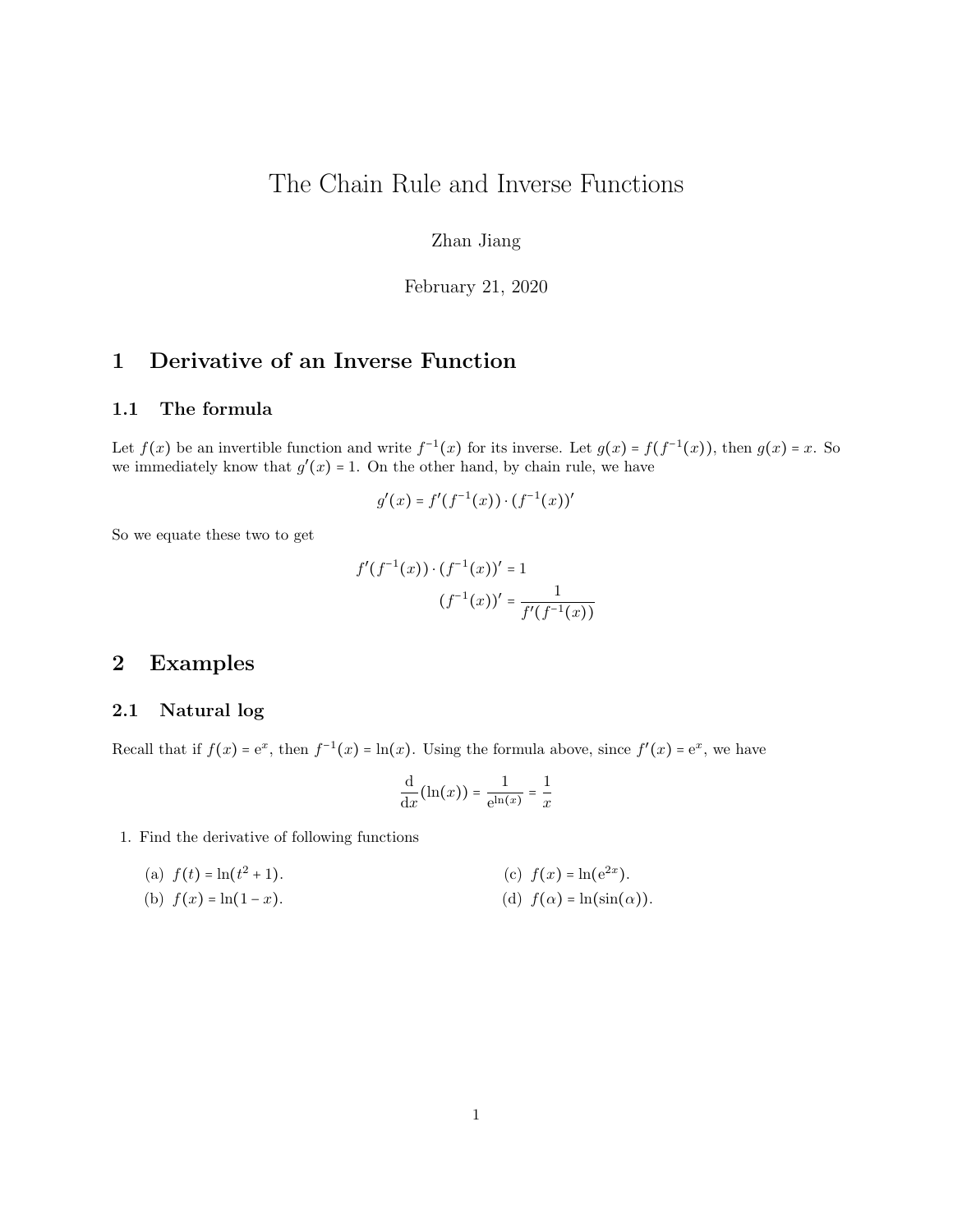### 2.2 Inverse trig functions

Let  $f(x) = \sin(x)$ . Then  $f^{-1}(x) = \arcsin(x)$ . Since  $f'(x) = \cos(x)$ , we have

$$
\frac{\mathrm{d}}{\mathrm{d}x}(\arcsin(x)) = \frac{1}{\cos(\arcsin(x))}
$$

To find a nicer formula, we need to do some algebra. Write  $\theta = \arcsin(x)$ , then  $x = \sin(\theta)$ . Recall that  $\sin^2(\theta) + \cos^2(\theta) = 1$ . So  $\cos(\theta) = \sqrt{1-x^2}$ . Then

$$
(\arcsin(x))' = \frac{1}{\cos(\arcsin(x))} = \frac{1}{\cos(\theta)} = \frac{1}{\sqrt{1 - x^2}}
$$

We can use similar methods to find the derivative of  $arccos(x)$ . But here is a quicker way. Notice that  $arcsin(x) + arccos(x) = \frac{\pi}{2}$  $\frac{\pi}{2}$ . So

$$
(\arccos(x))' = \left(\frac{\pi}{2} - \arcsin(x)\right)' = -(\arcsin(x))' = -\frac{1}{\sqrt{1-x^2}}
$$

Next let us find the formula for  $arctan(x)$ . Note that  $(\tan(x))' = \frac{1}{x^2}$  $\frac{1}{\cos^2(x)}$ . So

$$
(\arctan(x))' = \frac{1}{1/\cos^2(\arctan(x))} = \cos^2(\arctan(x)).
$$

Again we want to find out  $cos(arctan(x))$ . Let  $\theta = arctan(x)$ . Then  $tan(\theta) = x$ , which is  $\frac{sin(\theta)}{cos(\theta)} = x$ . This equation, together with  $\cos^2(\theta) + \sin^2(\theta) = 1$ , shows that  $\cos(\theta) = \frac{1}{\sqrt{2\pi}}$  $\frac{1}{1+x^2}$ . Hence

$$
(\arctan(x))' = \frac{1}{1+x^2}
$$

- 1. Find derivatives of following functions
	- (a)  $y = \arcsin(x + 1)$ . (e)  $g(t) = e^{arctan(3t^2)}$ .
	- (b)  $f(x) = \arctan(3x)$ . (f)  $j(x) = \cos(\sin^{-1}(x))$ .
	- (c)  $f(y) = \arcsin(y^2)$ . (g)  $f(x) = \cos(\arctan(3x)).$
	- (d)  $s(x) = \arctan(2-x)$ . (h)  $f(x) = \ln(\sin(x) + \cos(x))$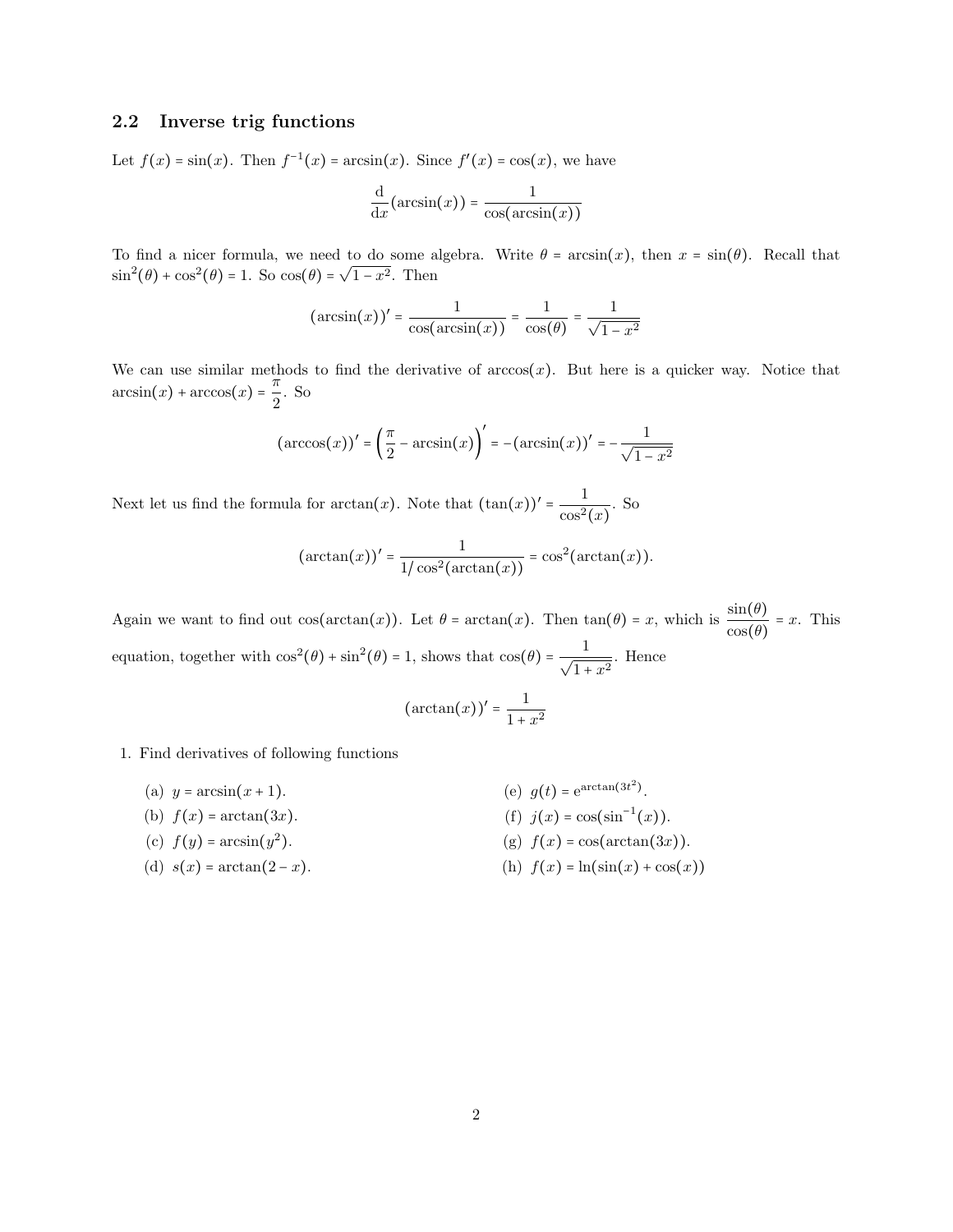**3.** [9 points] This problem concerns the function  $f(x) = -x - 3e^{4x}$ . **a.** [3 points] Show that the function  $f$  is invertible.

**b.** [2 points] Find  $f^{-1}(-3)$ . You do not need to show any work.

c. [4 points] Evaluate  $(f^{-1})'(-3)$ . Show all of your work.